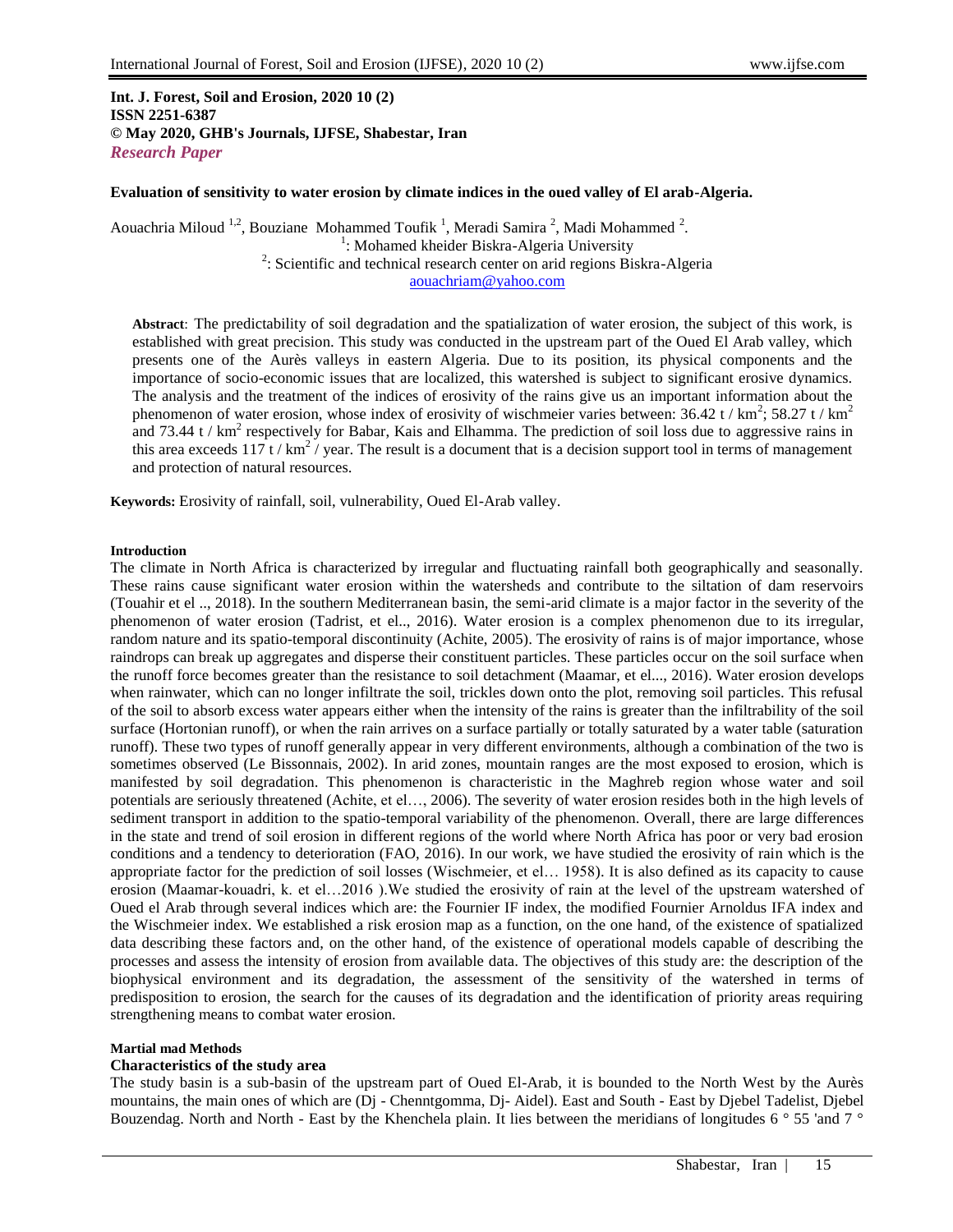13' East and the parallels of latitude 35 ° 10 'and 35 ° 22' North. The Oued El-Arab watershed at the Babar dam site covers an area of 567 km² approximately 40 km south of the city of Khenchela and is located north of the large hydrographic basin of Chr Melrhir (figure 1). Most of the hydrographic network drains Cretaceous and Quaternary soils (figure 1). It is a very rugged watershed, with altitudes varying between 900 and 1215 m (figure 2) decreasing from upstream to downstream (from north to south). The mountainous relief of the northern part and the extreme south - east, northeast defines very steep slopes exceeding 25%. The gentler slopes, which drop to 3%, occupy more than 66% of the area of the basin in the center and near the dam reservoir (figure3). The hydrographic hair practically follows the major tectonic accidents, underlined by coarse alluviums which are essentially conglomerate, from sands to pebbles. The importance of the drainage is mainly due to the semi-permeable nature of the formations which constitute the basin but also to the strong slope of the slopes and the occurrence of irregular and violent rains. In general, the geological formations of the Oued El Arab watershed is made up of more than 80% of more or less detrital genesis, represented by alluvial deposits formed of silt, clays, gravels, pebbles, and eluvials occupy the center of the basin.

Average precipitation decreases from upstream to downstream, from 456.57mm in the north of the basin to 300mm in the dam sector to the south.



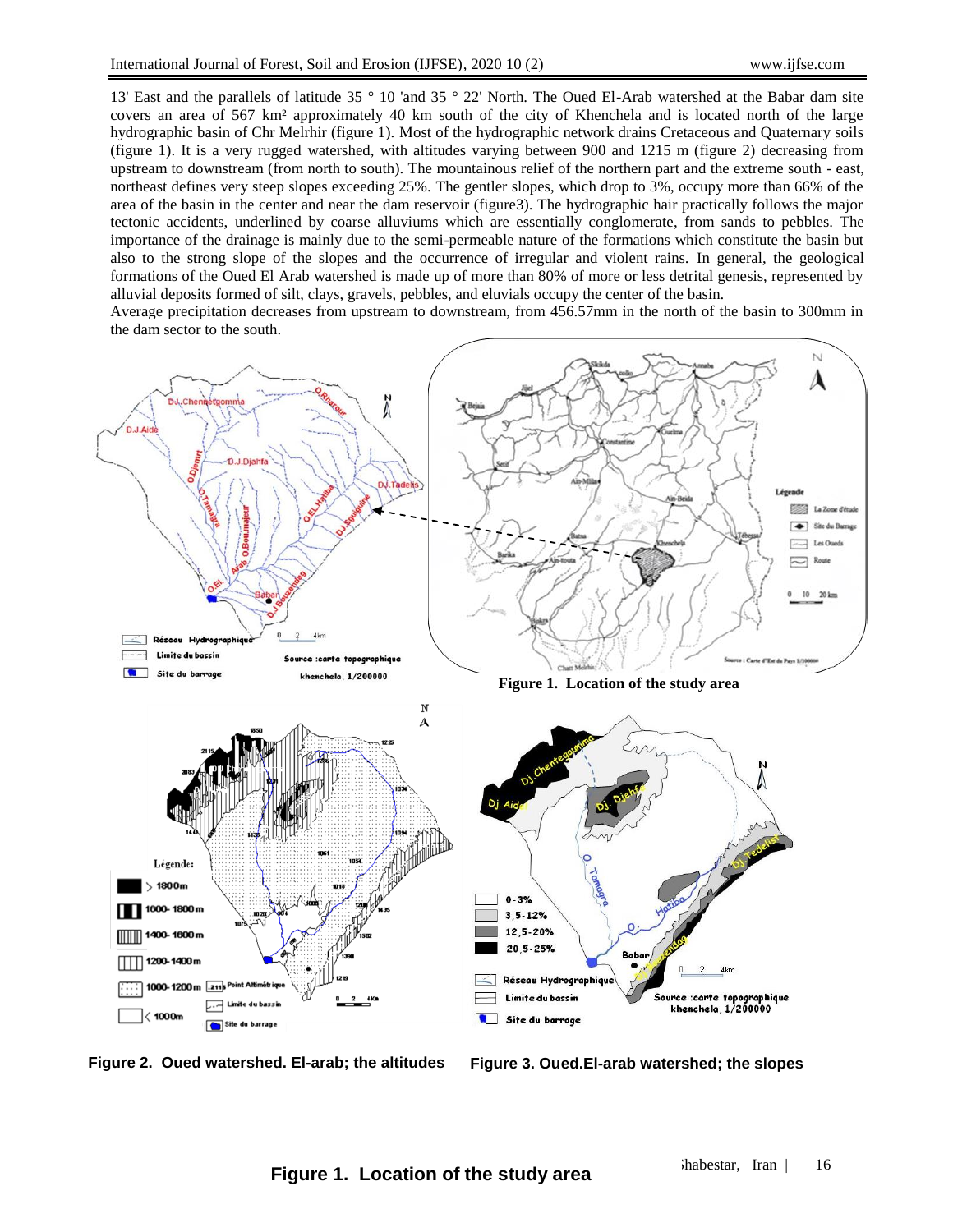# **Calculation of rainfall erosion indices**

**a- Erosion index of furnier ' IF'**  It is given by the following relation:

$$
IF = \frac{P_i^2}{P_{an}}
$$

With:

-

: The most rainy month's rainfall in mm. 2 *i p*

 : Average annual rainfall height mm / year. *Pan*

# **b- Arnoldus erosion index 'IFA'**

He just changed the furnace index by changing of the  $\frac{2}{\pi^2}$  wettest month by the sum of the monthly averages for the 12 months of the year such as: *i p*

$$
IFA = \sum_{i=1}^{n=12} P_i^2 / \frac{P_{an}}{P_{an}}
$$

With:

: Monthly rain of each month of the year (mm). : Average annual rain (mm).  $p_i^2$ *Pan*

**c- Calcul de l'érodibilité 'E' de fournier 1960**

It is given by the following relation

$$
E = \frac{1}{36} \times C^{2,65} \times \left(\frac{h^2}{S}\right)^{0,46}
$$

With: E: soil degradation (t / km<sup>2</sup> / year).

$$
C = IF = \frac{P^2}{\frac{P}{P_{an}}} \quad , \text{ furnace index (mm.)}
$$
  

$$
\frac{h^2}{S} \quad : \text{Orographic coefficient.}
$$

# **d- Wischmeier's index '** *R* **'**

It is given by the following relation (Haoues, 2008 et Sahraoui, et el...2005) ;  $R = KC^n$ 

With: 
$$
C = h_1 \times h_{24} \times \overline{H}
$$

However

Maximum height of rain fell in 1 hour with a return period of 2 years.  $h_{\scriptscriptstyle 1}$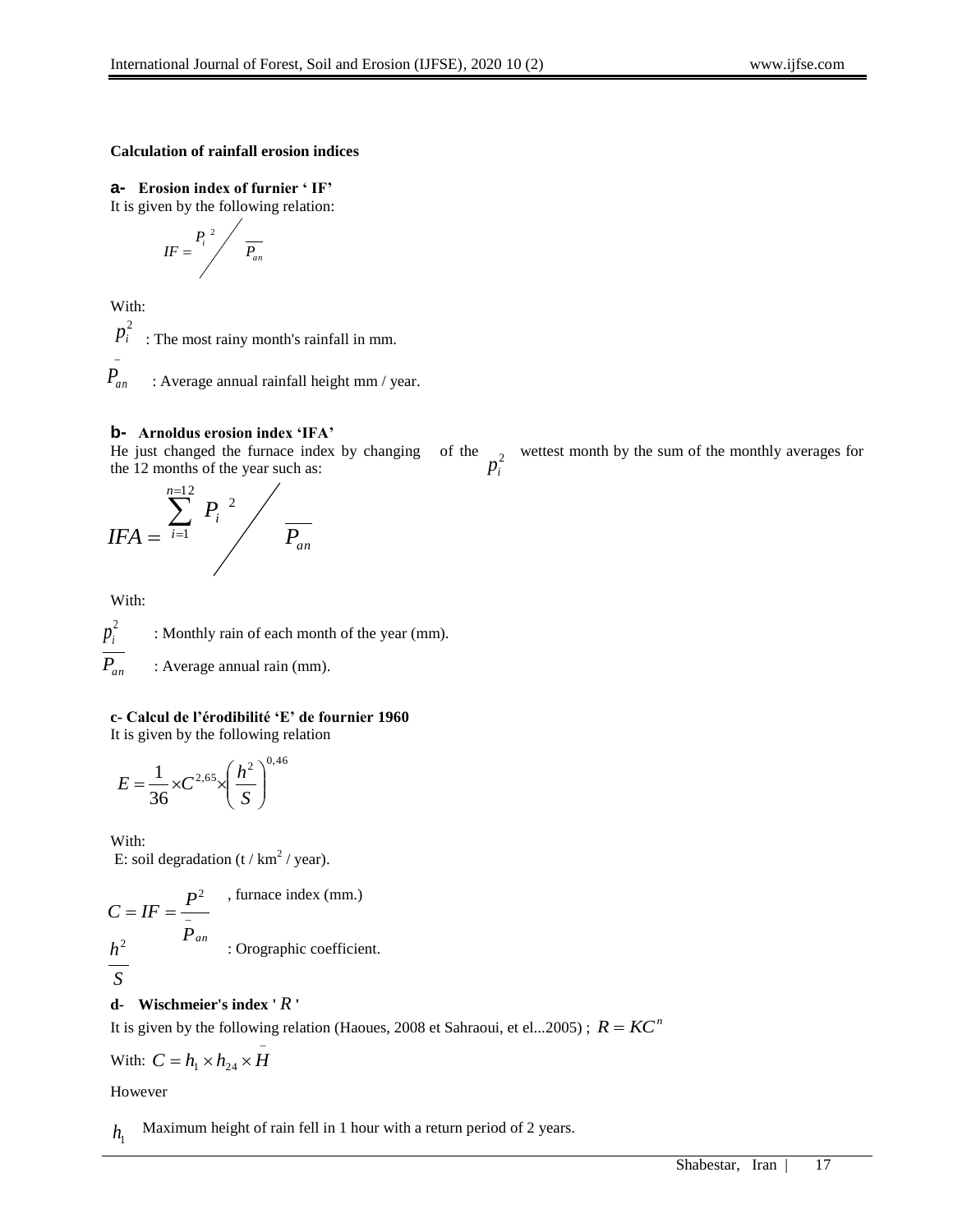$h_{24}$  Maximum rainfall in 24 hours with a return period of 2 years.

 $\overline{a}$ *H* Average annual rainfall.

*K*, *n*, Climate-related coefficients (in a semi-arid climate:  $K = 0.751$ ,  $n = 0.80$ 

For the estimation of the rains fell during miseries of different periods (t) and of frequent frequencies, we apply the Montanari relation (Haoues, 2008, et Rerboudj, 2005) below:

$$
P_{t} = P_{\max} \left(\frac{t}{24}\right)^{b}
$$

*Pt* Rain of short duration in hour of given frequency.

*b* Climate exhibitor ( $b = 0,28$ ).

 $P_{\text{max}}$  Maximum daily rain at given frequency.

$$
P_{t(\%)} = \bar{P}_{j(\%)} \times \left(t/24\right)^{b}
$$

With:

 $P_{t^{(\%)}}$  Rainfall Frequency and Duration

*P <sup>j</sup>*(%) Average annual maximum daily rainfall.

*t* Concentration time.

*b* Climate exhibitor from each station.

The maximum daily rains of a given frequency are determined by the Galton relation which makes it possible to determine the maximum daily rains

$$
h_{24}
$$
 Maximum rainfall in 24 hours with a return period of 2 years.  
\n $H$  Average annual rainfall.  
\n $K, n$ , Climate-related coefficients (in a semi-  
\ndic  
\n $K, n$ , Climate-related coefficients (in a semi-  
\ndic  
\n $K, n$ , Climate-related coefficients (in a semi-  
\ndic  
\n $K, n$ , Climate-related coefficients (in a semi-  
\ndic  
\n $K, n$ , Climate relation (Haous, 2008, et Reboudi, 2005) below:  
\n $P_{\text{f}} = P_{\text{max}} \left( \frac{t}{24} \right)$   
\n $P_{\text{f}} = P_{\text{max}} \left( \frac{t}{24} \right)$   
\n $P_{\text{f}} = P_{\text{JC6}} \times \left( \frac{t}{24} \right)$   
\n $P_{\text{f}} = P_{\text{JC6}} \times \left( \frac{t}{24} \right)$   
\n $P_{\text{f}} = P_{\text{JC6}} \times \left( \frac{t}{24} \right)$   
\n $P_{\text{fC6}} = P_{\text{JC6}} \times \left( \frac{t}{24} \right)$   
\n $P_{\text{fC6}} = P_{\text{JC6}} \times \left( \frac{t}{24} \right)$   
\n $P_{\text{fC6}} = P_{\text{JC6}} \times \left( \frac{t}{24} \right)$   
\n $P_{\text{fC6}} = P_{\text{JC6}} \times \left( \frac{t}{24} \right)$   
\n $P_{\text{fC6}} = P_{\text{JC6}} \times \left( \frac{t}{24} \right)$   
\n $P_{\text{fC6}} = \frac{F_1}{\sqrt{C_1^2 + 1}} \times e^{W_1 \ln(C_1^2 + 1)}$   
\n $P_{\text{JC6}} = \frac{F_1}{\sqrt{C_1^2 + 1}} \times e^{W_1 \sqrt{\ln(C_1^2 + 1)}}$   
\n $P_{\text{JC6}} = \frac{p_1}{\sqrt{C_1^2 + 1}}$   
\n $P_{\text{JC6}} = \frac{p_1}{\sqrt{C_1^2 + 1$ 

For short rains (showers) of different frequencies the relationship will be as follows:

$$
P_{j(\%)} = \frac{p_j}{\sqrt{Cv^2 + 1}}
$$

However:

 $P_{j(\%)}$  Average daily rains estimated from the linear regression made with annual rains.

In Algeria, three relations have been adopted for that cited IN Sarvary, 1985 deduced graphically by Body in 1981 (Rerboudj, 2005).

$$
P_{j} = 0.0525 \times P_{an} + 18.6. \rightarrow \text{relation (a)}
$$
  
\n
$$
P_{j} = 0.088 \times P_{an} + 9.2 \rightarrow \text{relation (b)}
$$
  
\n
$$
P_{j} = 0.233 \times P_{an} + 6.1 \rightarrow \text{relation (c)}
$$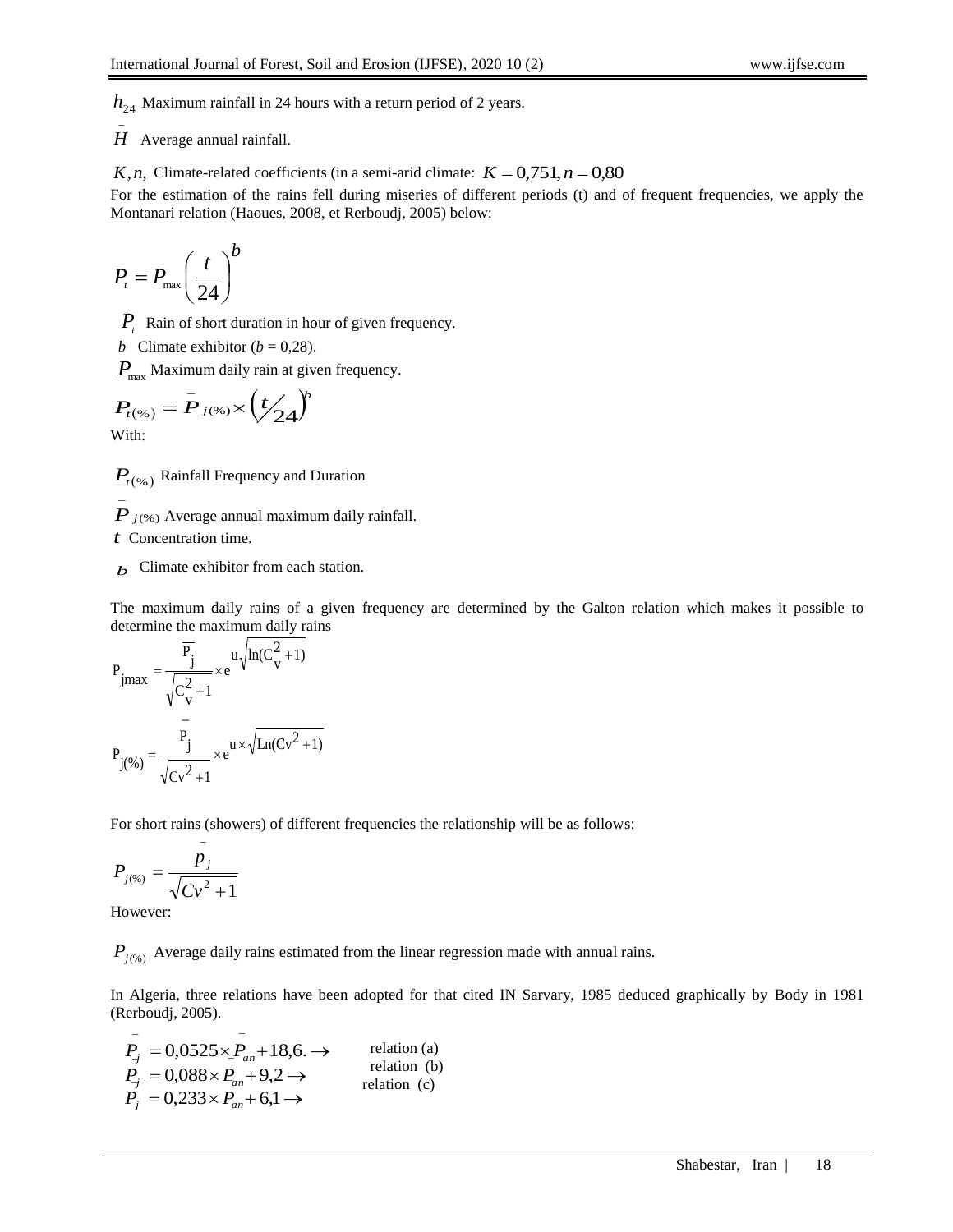With:  $\overline{a}$ 

# *Pan* average annual rainfall.

In our case, we take the relation (a) used in the Algerian East according to Sarvary in Sary, 1985 (Haoues, 2008, et Rerboudj, 2005).

$$
P_j = 0.0525 \times P_{an} + 18.6.
$$

#### **For the Babar Station**

$$
P_j = 0.0525 \times 300.02 + 18.6 = 20.175 \, \text{mm}
$$

## **Cartography**

The mapping of water erosion in the Oued El-Arab watershed aims to spatialize the empirical equations of the Fournier IF index, the modified Fournier Arnoldus IFA index and the Wischmeier index. we have established erosion risk maps to determine the sensitivity of land to erosion under the influence of weather agents and to allow the location and classification of the degrees of erodibility of soils in the same physical unit.

#### **Results**

The results of calculating the erosivity indices' IF, IFA, E and R 'are shown in the following tables:

| Table 1. The erosivity index 'IF, IFA, E'                              |              |           |                         |  |  |
|------------------------------------------------------------------------|--------------|-----------|-------------------------|--|--|
| <b>Station</b>                                                         | IF $(mm)$    | IFA (mm)  | E(t/km <sup>2</sup> an) |  |  |
| Babar                                                                  | 06,20        | 29,69     | 32,28                   |  |  |
| El-Hamma                                                               | 05,28        | 40,96     | 21,46                   |  |  |
| Kais                                                                   | 10,89        | 37,12     | 146,25                  |  |  |
| Table 2. Wischmeier index 'R'.                                         |              |           |                         |  |  |
| <b>Station</b>                                                         | <b>Babar</b> | Kais      | El-Hamma                |  |  |
| Altitude (m)                                                           | 945          | 960       | 1125                    |  |  |
| Cv                                                                     | 0.38         | 0,29      | 0,19                    |  |  |
| Ь                                                                      | 0,28         | 0,28      | 0,30                    |  |  |
| $P_{an}$ (mm)                                                          | 300,02       | 399,91    | 456,57                  |  |  |
| $h_1$ (mm)                                                             | 13,19        | 16,11     | 15,38                   |  |  |
| $h_{24}$ (mm)                                                          | 18,85        | 19,87     | 20,6                    |  |  |
| $P_{j^{(\%)} \pmod{m}}$                                                | 34,35        | 42,56     | 40,59                   |  |  |
| $\overline{P}_j$ (mm)                                                  | 32,11        | 41,81     | 37,34                   |  |  |
| $R_{(t/km^2)}$                                                         | 36,42        | 58,27     | 73,44                   |  |  |
| Table 3. Values obtained from rainfall erosivity 'IF, IFA, E, R' index |              |           |                         |  |  |
| <b>Station</b>                                                         | $R(t/km^2)$  | $IF$ (mm) | $E(t/km^2)$<br>IFA (mm) |  |  |

| <b>Station</b> | $R(t/km^2)$ | IF $(mm)$ | IFA (mm) | $E(t/km^2)$ |
|----------------|-------------|-----------|----------|-------------|
| Babar          | 36.42       | 06.20     | 29.69    | 32.28       |
| El-Hamma       | 73.44       | 05.28     | 40.69    | 21.46       |
| Kais           | 58.27       | 10.89     | 37.80    | 146.25      |

The results from the calculation of the different indices suggest a variation in each station taken in isolation (Table 3), this is certainly due to the spatial variation of the elements of the climate. Indeed the basin in its configuration and its extent shows a variation according to an altitudinal and latitudinal gradient which strongly influence on the water balance. Note that the values of the IFA index are larger than those of I F; this is explained by the fact that the Fournier index (IF) only takes into account the rainfall of the wettest month. On the other hand, the Fournier Amoldus index (IFA) takes into account the monthly rainfall of all the months of the year, which makes its values a little high. On the other hand, the values of the three calculated indices, is well illustrated on the isoerosivity maps: are practically the same with very close values; on the other hand, the iso-erosivity map (figure 4) (R) presents values of the Wischmeier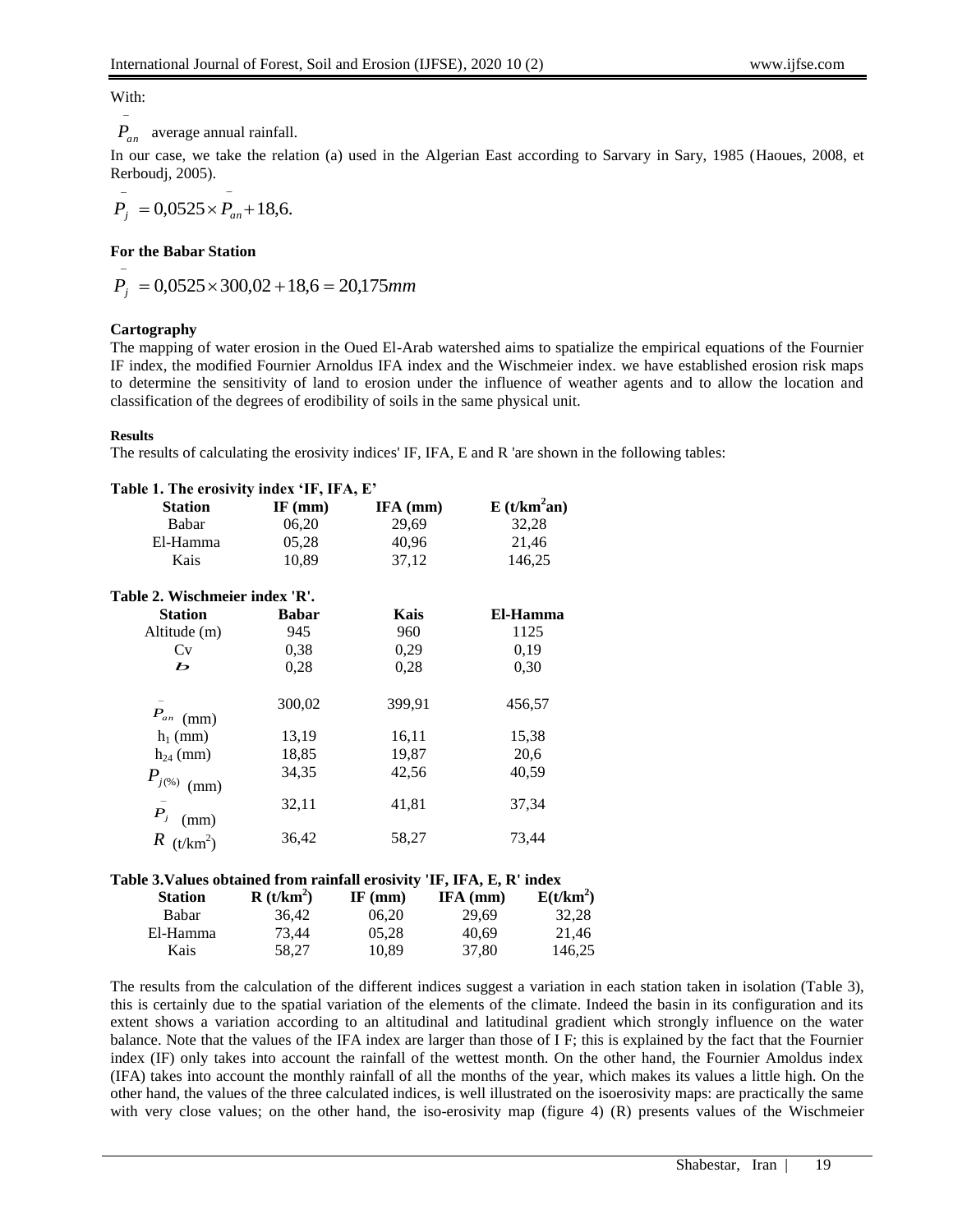erosivity index totally different from the other maps. This is due to the rain on the one hand and the intercalation of more vulnerable continental formations.

The Oued el Arab watershed appears to be the least watered compared to its neighboring basins (O. Reboa, O. Labiod). The results obtained from the calculation of the different indices suggest a variation in each station, however: The Wischmeier index varies in hierarchy from 36.42 t /  $km^2$  to 73.44 t /  $km^2$  respectively at the El-Hamma station located at 1125m above sea level. The Wischmeier index varies in hierarchy from  $36.42$  t / km<sup>2</sup> to  $73.44$  t / km<sup>2</sup> respectively at the Babar station and that of El Hamma located at 950 m and 1125m altitude, this variation is not considerable compared to that found in the neighboring reboâ basin 96.14 - 127.77 t /  $km^2$  (Sahraoui, 2005).

The furnace index is very low; ranges from 05.28 mm at El Hamma station to 10.89 mm at Kais station; this difference is negligible compared to that found in the neighboring Reboa basin 29.53-46.38mm (Sahraoui, 2005).

The Fournier index - Arnoldus fluctuates between 29.69 mm at Babar station at 950m altitude and 40.49mm at El-Hamma station located at 1125m altitude. But remains weak compared always to that of the neighboring basin of Reboa which is between 92.53mm and 134.29mm according to (Sahraoui, 2005).

The calculated values of the two indices of 'Fournier and Arnoldus' are quite low in all stations, which indicates the small amount of rain received by the watershed.

The erosion index of 'Fournier', although these values are low, but it shows us a diversity in its spatial distribution.



**Figure 4. Erosivity index Wischmeier 'R' in the watershed of the Oued.El-arab.**



**Figure 5. Erosion index 'E' in the Oued watershed. El-arab.**



**Figure 6. Fournier erosion index 'IFA' in the Oued watershed. El-arab**

**Figure 7. Arnoldus erosiveness index 'IF' in the Oued watershed. El-arab**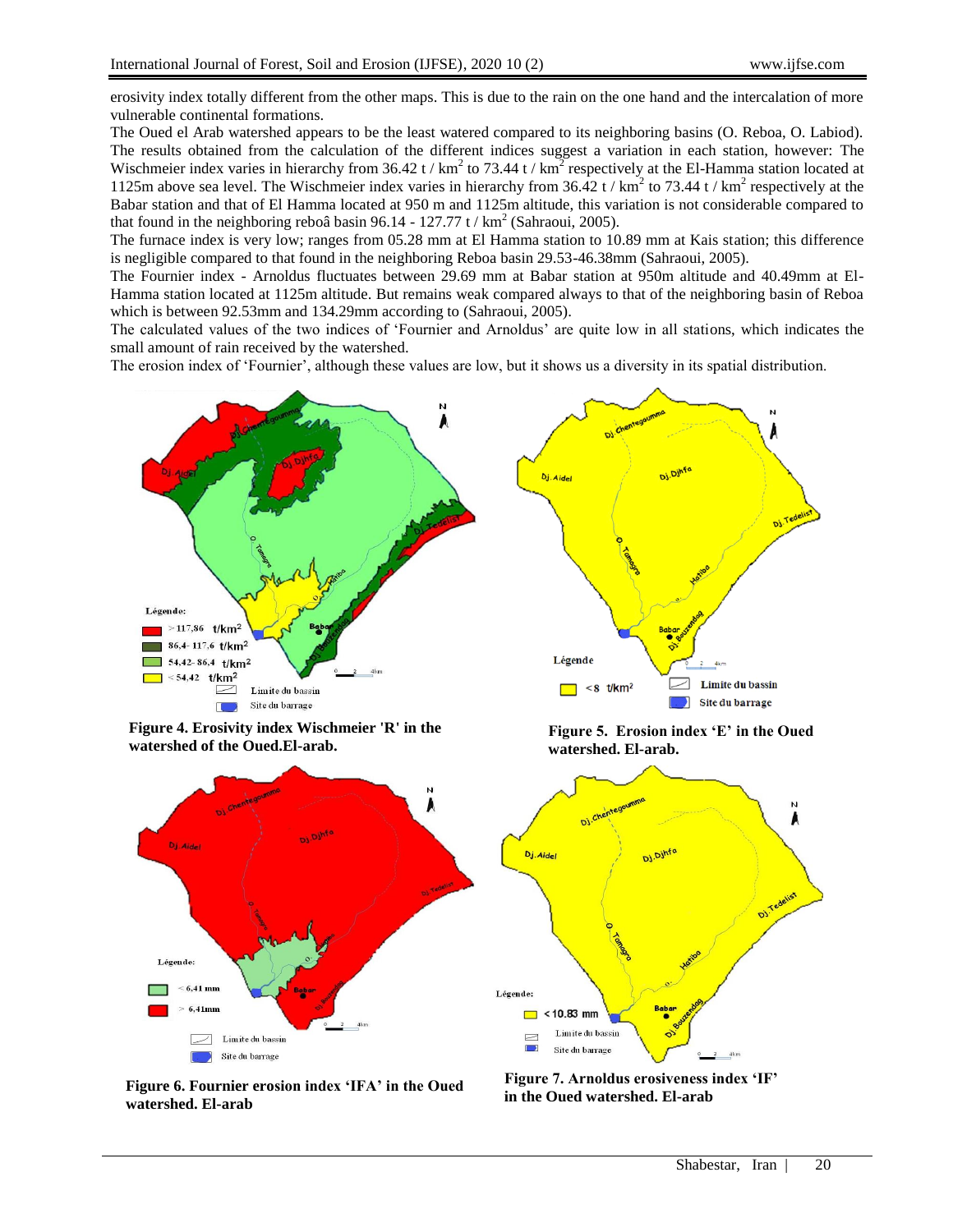### **Study of correlations**

To generate and locate the spatial distribution of the erosivity indices, IF, IFA, R, E, we will be based on the simple correlation existing between these parameters such as:

$$
R = f(P_{an}) \text{ et } R = f(H).
$$

The results of these erosivity index correlation tests are shown in Table 4 and Figure 8 below.

#### **Table 4. Correlation coefficient between the indices**

| <b>Indices</b>        | E      | IF      | <b>IFA</b> | R     |
|-----------------------|--------|---------|------------|-------|
| $P_{(mm)}$            | 0,078  | 0.046   | 0.994      | 0.998 |
| $\Gamma$ Altitude (m) | $-0.5$ | $-0.56$ | 0.75       | 0.85  |

According to the correlation coefficient (r), the most acceptable relation is that of:  $R, F, IFA = f(P_{an})$ , but the easiest to use is the one related to altitudes. The distribution of these erosivity indices generally follows the distribution of precipitation, however the high erosivity values correspond to heavy precipitation.

Zoning of the erosivity classes was done according to altitudes, using the regression equations to estimate the value of these variables from anywhere in the study area such as:  $R = 0.158 \times H - 104.18$ 

 $IF = -0.0171 \times H + 24.68$  $IFA = 0.0431 \times H - 7,4535$  $E = 0.3512 \times H + 421.48$ 

### **Table 5. Zoning of the erosiveness classes of the indices: R, IFA.**

| <b>Altitude classes</b> | R                | <b>IFA</b>      |
|-------------------------|------------------|-----------------|
| $900 - 1000$            | $38.56 - 54.42$  | $31.33 - 35.64$ |
| $1000 - 1200$           | 54.42 - 86.14    | $35.64 - 44.26$ |
| $1200 - 1400$           | $86,14 - 117,86$ | $44,26 - 60,34$ |
| $\geq 1400$             | $\geq 117,86$    | $\geq 60,26$    |

The area between 900 and 1000m responds to the risk of low erosion.

The area between 1000-1200m indicates the Djhfa plain and the piedmonts of the slopes with an average risk of erosion. The 1200-1400m area of the piedmonts where the risk of erosion is high.

The area located on more than 1400m of the high slopes where the risk of erosion is very high over 117 t /  $km^2$ .

In 2011, the Ministry of Agriculture and Rural Development and Fisheries estimated that about 14 million hectares of mountain areas in the north of the country were degraded by water erosion. The various bathymetric surveys, carried out over the period 1986-2008 by the National Agency for Dams and Transfers on all 59 dams in operation, showed that the volume lost by siltation was 898 Mm<sup>3</sup> or 13.4% of the total volume deductions  $(11<sub>a</sub>)$ . In general, specific erosion varies between 2000 and 4000 t /  $km^2$  / year (3).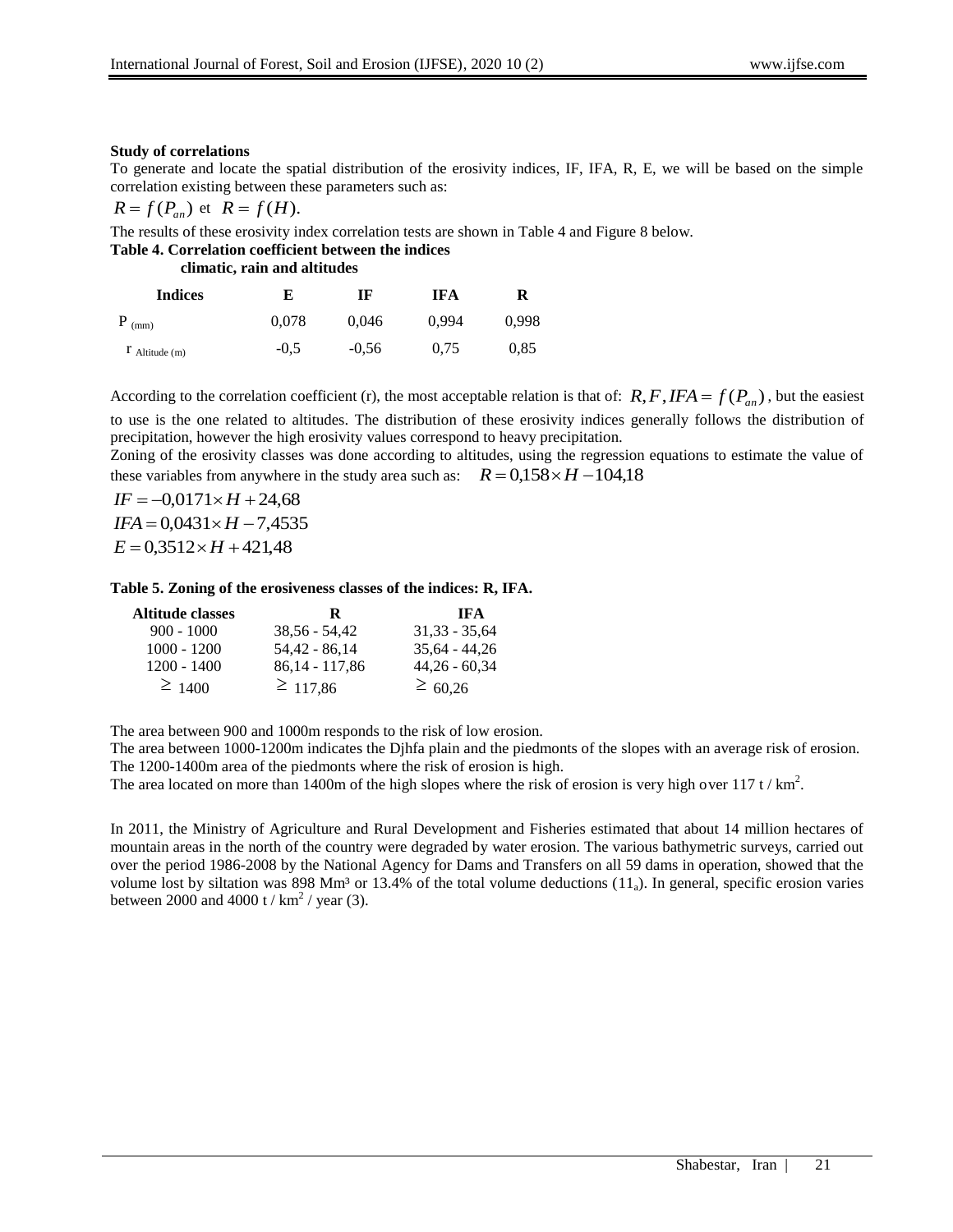

**Figure 8. Estimation of rainfall erosion index**

#### **Conclusion**

The use of rainfall erosion indices for the assessment and spatialization of the intensity of water erosion in the Oued El-Arab-Algeria valley allowed us to conclude:

The erosivity of the rains follows the rainfall fluctuations, and their orographic nature characterized by stormy rains, of which the watershed is distinguished by two zones: The first is the mountain sector (North-West, South –East and North -East ), it is the most watered and the most affected by the aggressive effect of the rains, consequently the water erosion. The second is the central sector of the basin, which is a relatively less watered plain, which ensures that it is protected from the aggressiveness of the rains.

The increase in rainfall is considered to be a good estimator of the erosivity of rain.